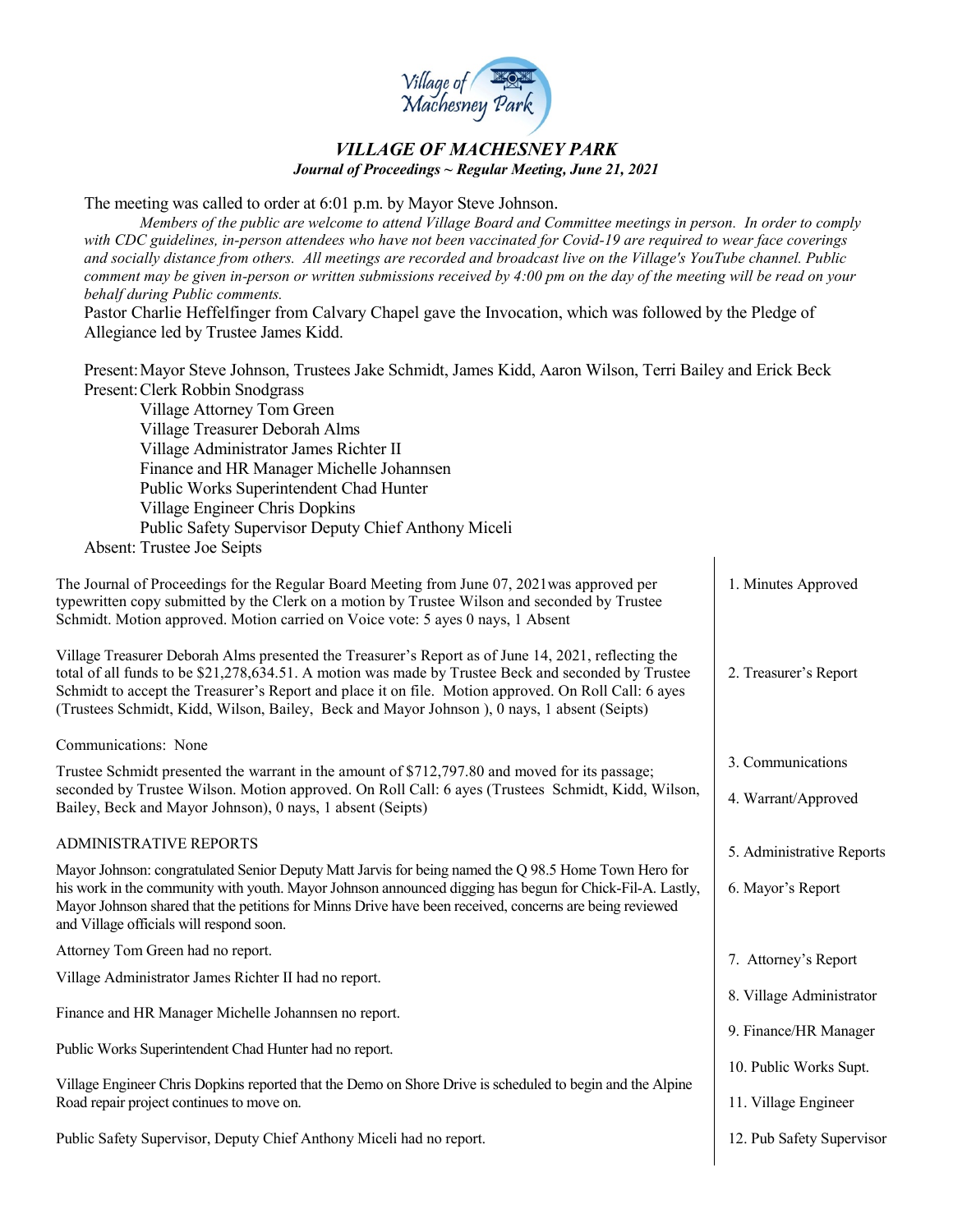*Journal of Proceedings June 21, 2021 Page Two*

## COMMITTEE AND TRUSTEE REPORTS

District #1 Trustee Seipts, Planning and Economic Development Vice-Chair left no report

District #2 Trustee Schmidt, Administration and Finance Chair, reported that two Resolutions were approved at the A&F meeting this evening and will go to Board on July 6, 2021 with positive recommendations.

13. Committee Reports

14. District #1 Report

15. District #2 Report

16. District #3 Report

17. District #4 Report

18. District #5 Report

19. District #6 Report

20. Consent Agenda

Ord 26-21/1st/Pass

Org  $29-21/1$ <sup>st</sup>/Pass

Res 33-R-21/Pass

Res 38-R-21/Pass

Res 39-R-21/Pass

Res 44-R-21/Pass

21. Unfinished Business-Remove from Table. Ord. 18-21/passed

Ord.  $18-21/1$ <sup>st</sup>/failed

District #3 Trustee Kidd, Public Improvements and Safety Chair had no report

District #4 Trustee Wilson, Administration and Finance Vice-Chair had no report.

District #5 Trustee Bailey, Public Improvements and Safety Vice-Chair had no report

District #6 Trustee Beck, Planning and Economic Development Chair, reported 1 Ordinance and 1 Resolution were approved at the PED meeting this evening and will go to the Board with positive recommendations.

XI. CONSENT AGENDA - Mayor Johnson noted that the next item is the Consent Agenda. He asked Staff to introduce all items to be considered under the Consent Agenda.

Village Administrator James Richter II, presented the items under Item X. Consent Agenda as follows:

X. Consent Agenda\*

- A. Ordinance 26-21, VAR from Accessory Building Size Regulations, 936 Wood Ave. First Reading
- B. Ordinance 29-21, Approve the purchase of Four Parcels of Vacant Land for Storm Water Management, First Reading
- C. Resolution 33-R-21, Resolution asking that IDOT prioritize the resurfacing N.  $2^{nd}$  Street in Machesney Park
- D. Resolution 38-R-21, Authorize IGA with IDOT for the Maintenance of Traffic Control Devices
- E. Resolution 39-R-21, Authorize First Amendment to Redevelopment Agreement with Quantum Design, Inc.
- F. Resolution 44-R-21, Authorizing Bidding 2021 Pavement Maintenance Program

Mayor Johnson asked if there were any items to be removed from the Consent Agenda to be considered separately. There were none. The Consent Agenda was accepted as presented.

Mayor Johnson called for a motion to approve all items under the Consent Agenda. The motion was made by Trustee Wilson and seconded by Trustee Beck. The motion was approved. On roll call: 6 ayes (Trustees Wilson, Schmidt, Kidd, Bailey, Beck and Mayor Johnson), 0 nays, 1 absent (Trustee Seipts)

## UNFINISHED BUSINESS:

A. Ordinance 18-21, Variance from Freestanding Sign Base and Height Regulations, and Sign Area Restrictions, 6941 N.  $2<sup>nd</sup>$  St. – Remove from Table

Mayor Johnson called for a motion to remove from the table Ordinance 18-21. Motion by Trustee Beck to remove from the table Ordinance 18-21, and seconded by Trustee Kidd. Motion approved by roll call vote: 5 ayes (Mayor Johnson, Trustees Schmidt, Kidd, Wilson, and Beck), 1 nays ( Bailey), 1 absent (Seipts)

Village Administrator James Richter II, reported several concerns. Staff recommends motion to be denied. Applicant was not present to speak.

Motion to approve Ordinance18-21 failed by roll call vote: 2 ayes (Trustees Kidd, and Beck), 4 nays (Trustees Schmidt, Wilson, Bailey and Mayor Johnson), 1 absent (Trustee Seipts)